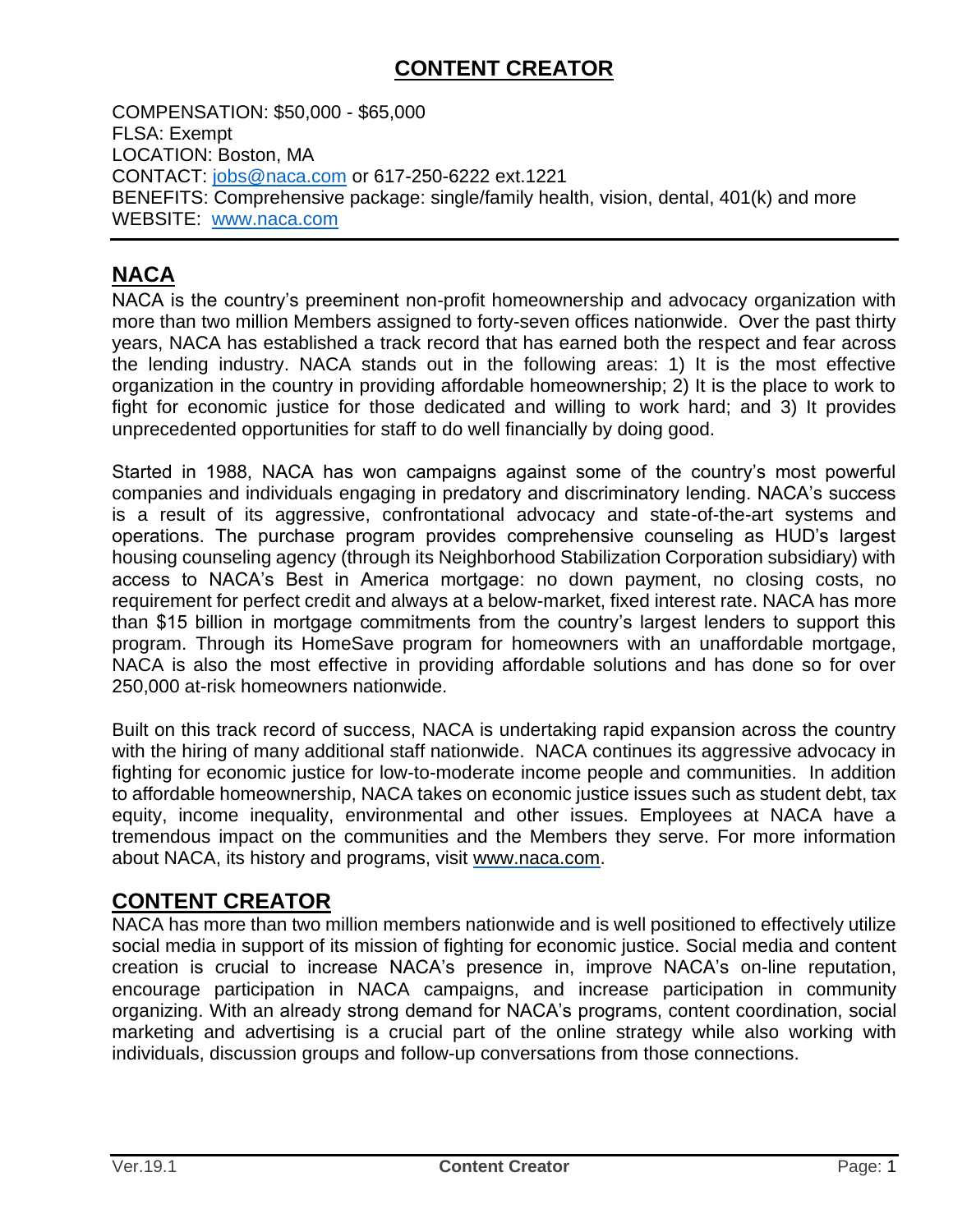Are you creative? Are you passionate about mixing words, pictures, graphics and videos to create compelling content to get the public and NACA Members excited about our programs and services? NACA is looking for a driven, creative individual with extensive experience and passion for creating compelling content and cultivating a wide audience through traditional ways and various social media platforms. This individual will be influential in both developing and utilizing marketing assets to help engage NACA membership and shape the image of the organization. The individual will highlight and publicize the good work NACA does, while at the same time making sure the best possible customer service and information is provided to lowand moderate-income participants.

# **SKILLS**

- Become an advocate for the company in social media spaces.
- Demonstrate proficiency in Adobe Creative Cloud, In Design, Light Room, Adobe Photoshop, Illustrator and Adobe Audition.
- Raise awareness of NACA and its mission by developing, organizing, and publishing engaging content across social media channels, including both written communication and photo/video.
- Map out and implement a comprehensive marketing strategy and develop a process that proactively provides meaningful and positive online interactions, and monitors trends in social media tools, applications, channels, design and strategy.
- Identify areas of concern and opportunities in user-generated content surrounding the company and report notable trends, including risks or strategic threats.
- Monitor effective benchmarks for measuring the impact of social media campaigns, and analyze, review, and report on effectiveness of campaigns.

### **JOB RESPONSIBILITIES**

A successful candidate will be responsible for the administration of NACA's social media outreach and marketing. Administration includes but is not limited to:

- Collaborate with NACA leadership to develop and execute a strategy that enhances NACA's online presence and advances its mission of homeownership advocacy, economic justice and building strong and stable neighborhoods and communities
- Foster online engagement of NACA across social media channels and NACA's website and forums
- Contribute to printed materials and publications, including workbooks, presentations, blog posts, press releases, graphic designs for advertisements marketing assets to include fliers, brochures, corporate reports, displays, logos, images for print and digital publications as well as social media
- Oversee and reinforce the consistency of NACA branding, design and messaging
- Development of brand awareness and online reputation
- Content management
- Increase participation in targeted markets.

Day-to-day activities include but are not limited to:

- Create applicable content that reaches NACA's target customers and audience
- Develop, enhance, and manage all published content (images, video and written)
- Observe and answer to users while promoting participation
- Develop and increase outreach efforts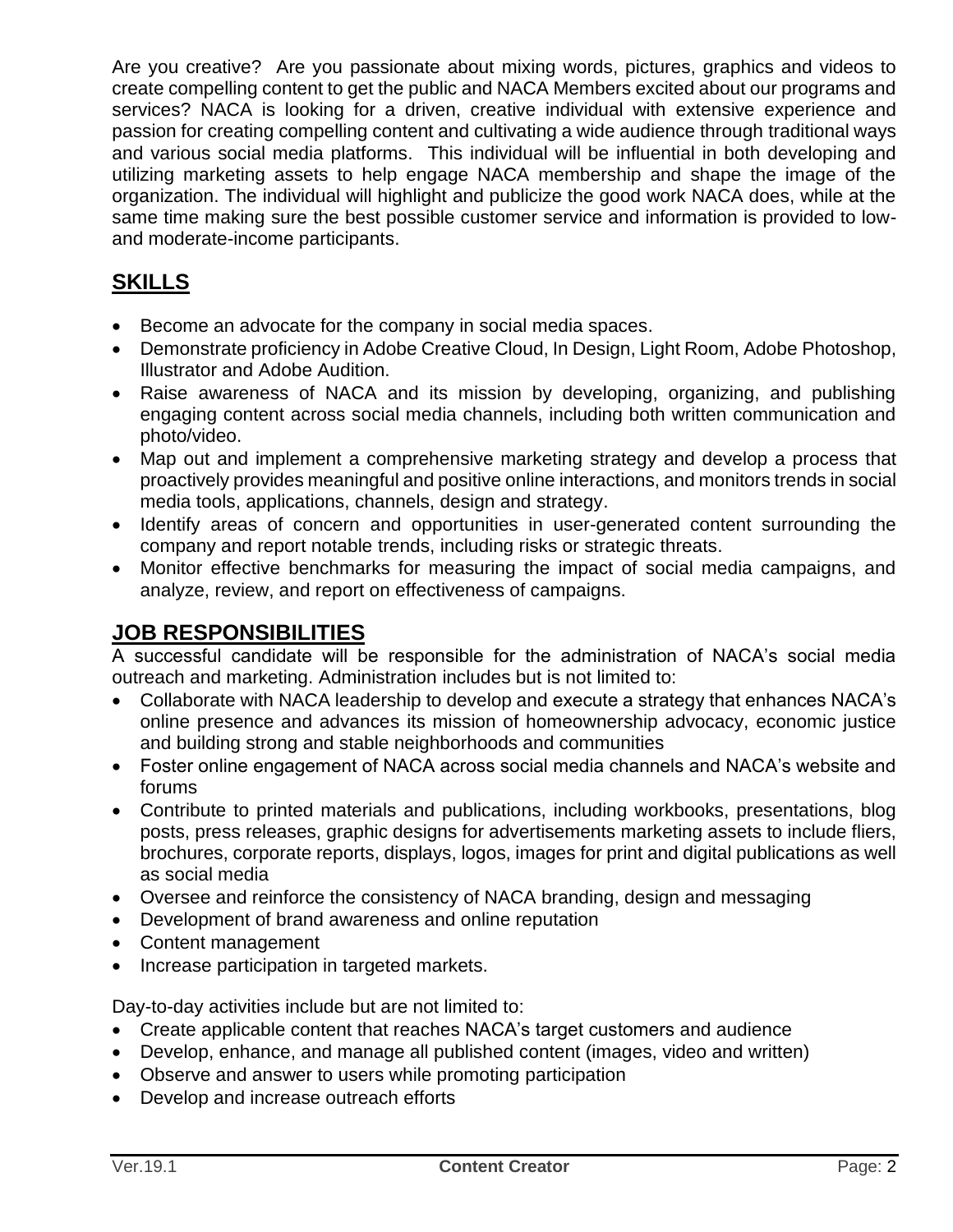- Oversee design (i.e.: Facebook Timeline cover, profile pic, thumbnails, ads, landing pages, Twitter profile, Blog, etc.)
- Design, create and manage promotions / campaigns
- Manage efforts in building online reviews and reputation
- Monitor online reviews and respond to each review
- Analyze key metrics and adjust strategy as needed

#### **TIME DEMANDS:**

The Content Creator must be able to meet the demands of the job that consists of 50+ hours a week. This is a demanding position requiring dedication and the willingness and ability to work long hours including evenings and weekends. Some national travel is expected.

#### **COMPENSATION:**

This is an exempt position with salary based on experience, skills, degrees, and certifications. The candidate's performance evaluation and future compensation is largely based on meeting the Job Responsibilities, Competencies and Skills stated herein.

### **JOB QUALIFICATIONS**

NACA seeks leaders with a positive and open attitude, a strong work ethic and relentless commitment to success with attention to detail and ability to meet aggressive deadlines and ambitious goals. S/he is expected to have a high level of core competencies and skills included in one's personal characteristics and professional experiences in the following areas: communication, organizational skills, professional skills, professionalism, customer service, time management, positive leadership, computer skills and being mission-driven. The Core Competencies & Skills are described in detail at [www.naca.com.](http://www.naca.com/)

#### **EDUCATION & CERTIFICATIONS:**

- Bachelor's degree Required.
- Advanced degree Preferred.
- Educational background in marketing, communications, business, new media or public relations - Preferred
- Training and certifications that demonstrate important knowledge and credentials Preferred.

#### **EXPERIENCE & SKILLS:**

- Significant experience in many of the following areas: sourcing and managing content development, publishing, traditional marketing, digital marketing, photo/video editing and production.
- Able to perform in a fast paced, high volume environment.
- Excellent communication skills with ability to effectively communicate information and ideas in written and video format.
- Experience with photo and video production, editing and cataloging
- In-depth knowledge and understanding of social media platforms and how each platform can be deployed in different scenarios.
- Demonstrates creativity and documented immersion in social media.
- Displays in-depth knowledge and understanding of social media platforms, their respective participants (Facebook, Twitter, Instagram, YouTube, Pinterest etc.) and how each platform can be deployed in different scenarios.
- Familiarity with SEO and online/digital marketing